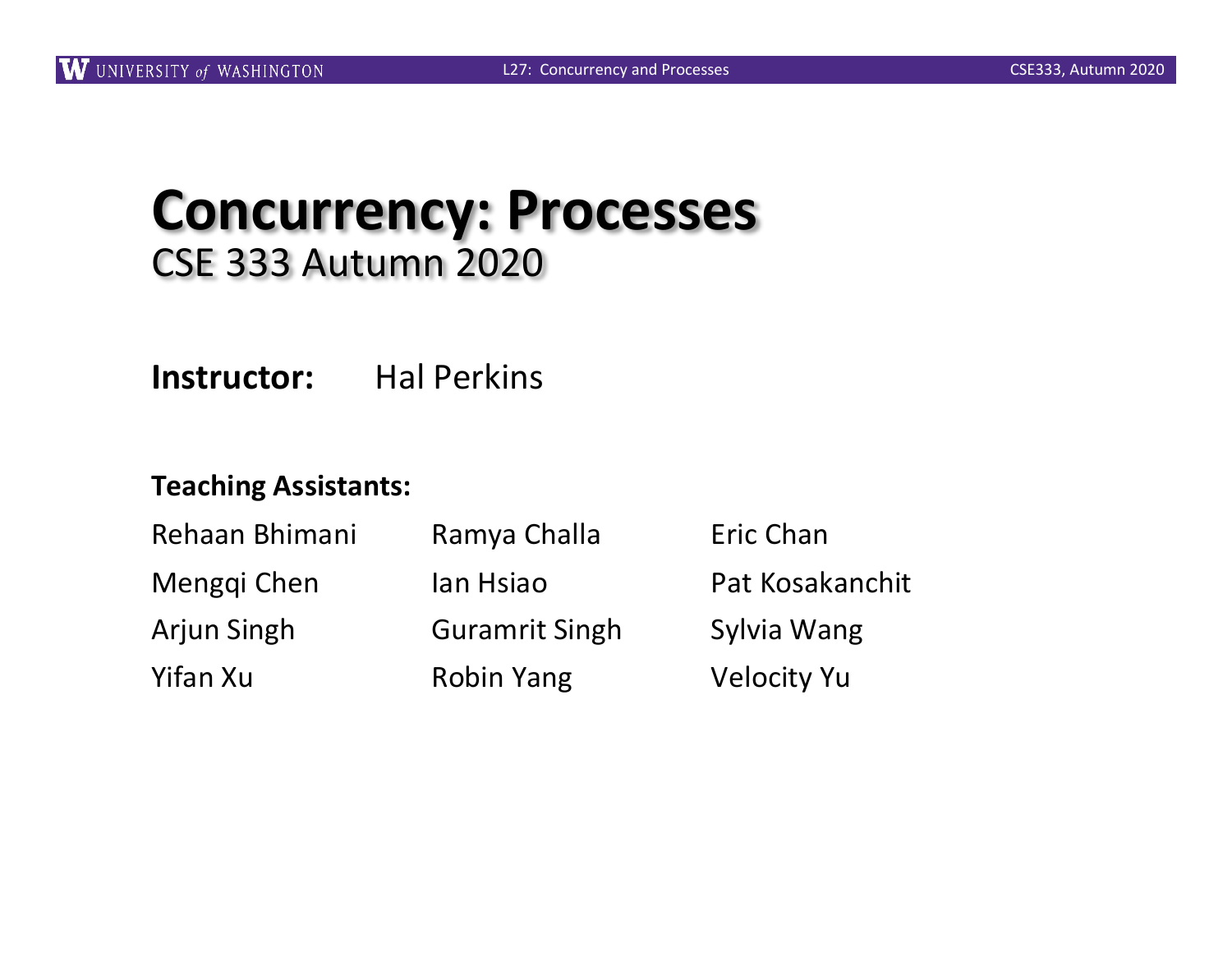## **Administrivia**

- $\cdot$  hw4 due Thur. night
	- **•** (Plus late days max  $2 if$  you have them)
- ◆ Please nominate great TAs for the Bandes award when it is posted
- $\triangle$  Please fill out course evals while they are available
- $\triangleleft$  Wrapup class on Friday
- ↓ What about Wednesday?
	- No lecture we'll try to have people available on the zoom call for extra office hours. Watch discussion board for news.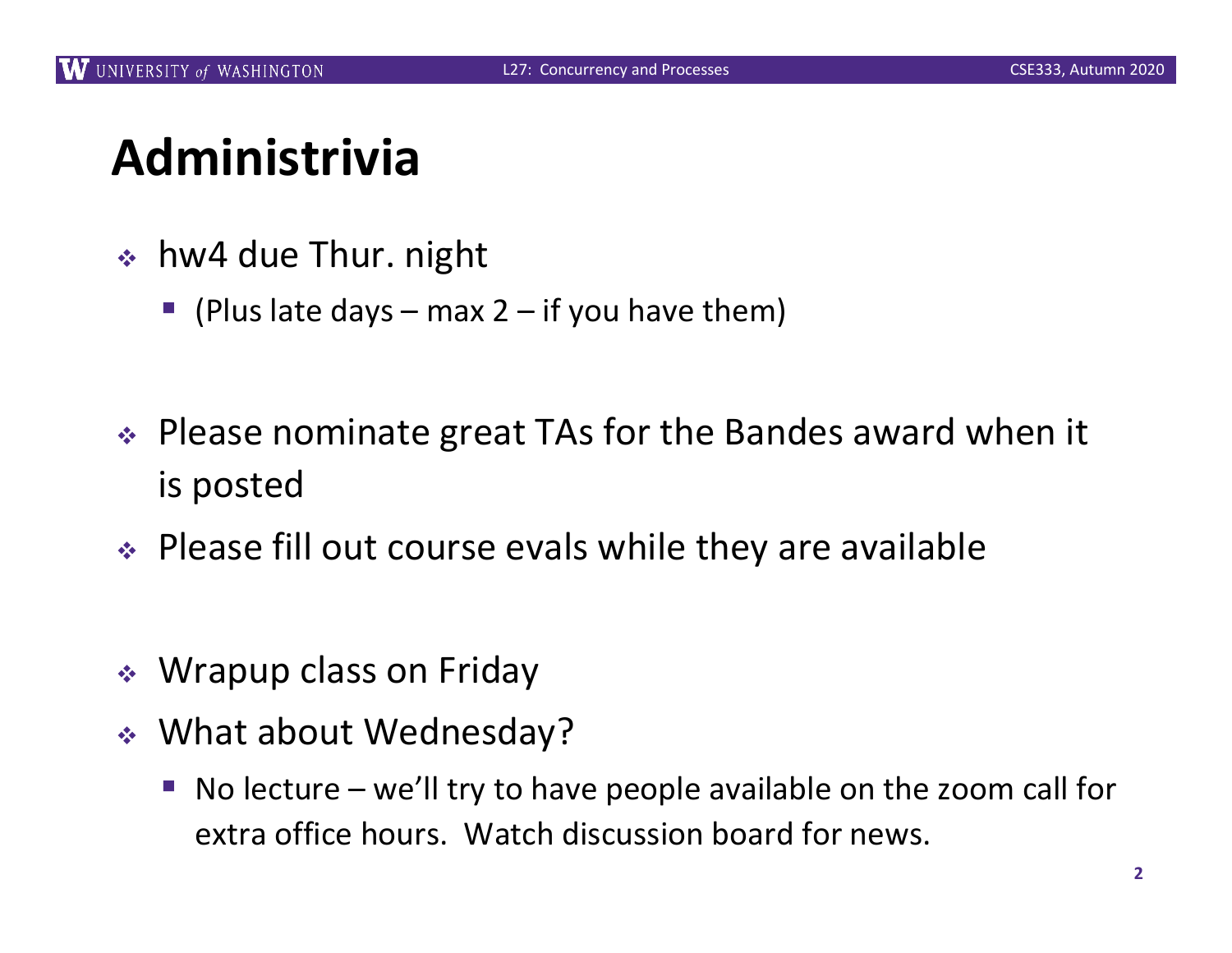## **Outline**

- <sup>v</sup> searchserver
	- Sequential
	- § Concurrent via forking threads **pthread\_create**()
	- § **Concurrent via forking processes – fork()**
	- Concurrent via non-blocking, event-driven I/O select ()
		- We won't get to this  $\odot$

<sup>v</sup> Reference: *Computer Systems: A Programmer's Perspective*, Chapter 12 (CSE 351 book)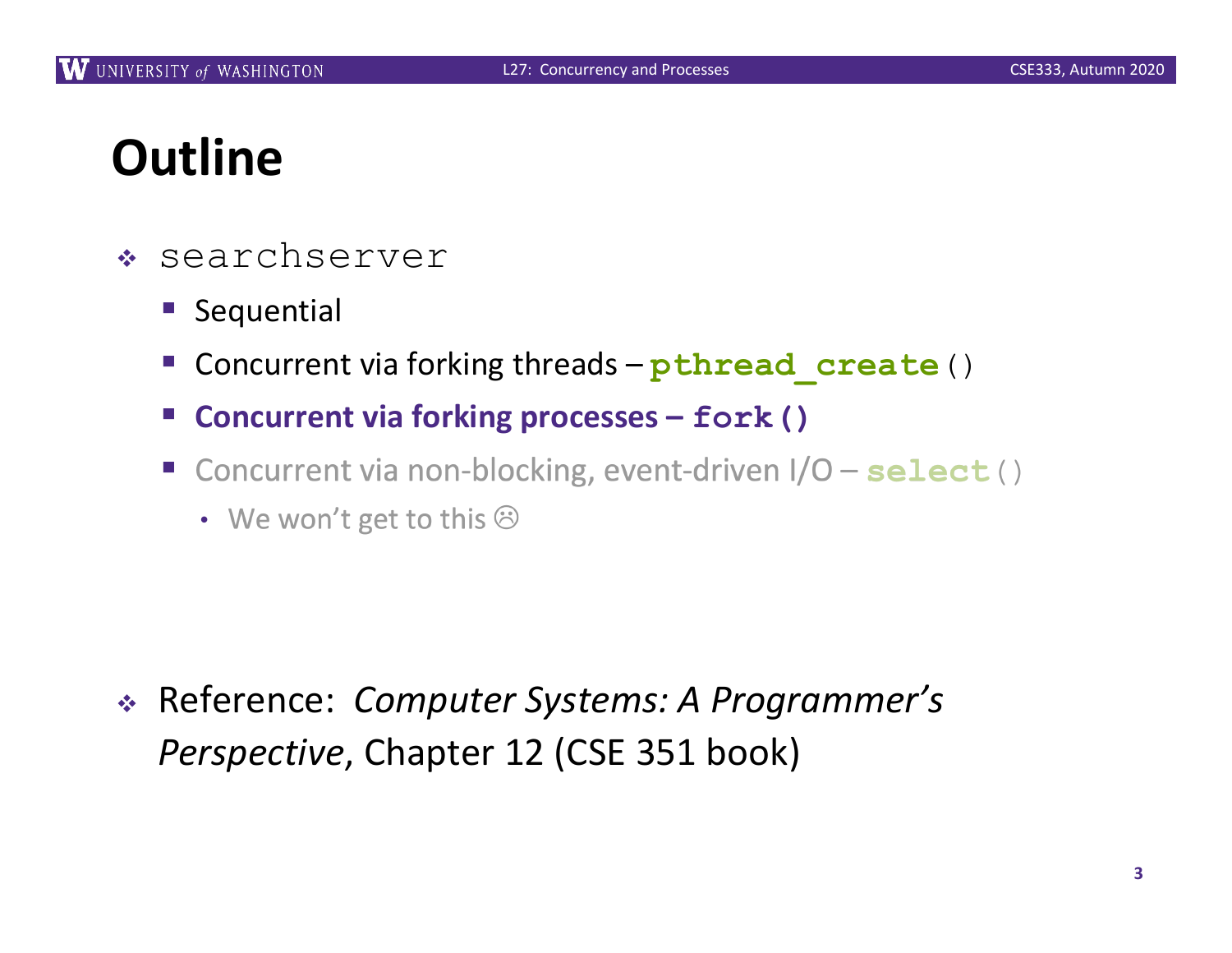#### **Creating New Processes**

#### $\mathbf{v}_i^{\mathbf{v}_i}$ pid t fork(void);

- § Creates a new process (the "child") that is an *exact clone\** of the current process (the "parent")
	- \*Everything is cloned except threads: variables, file descriptors, open sockets, the virtual address space (code, globals, heap, stack), etc.
- § Primarily used in two patterns:
	- Servers: fork a child to handle a connection
	- Shells: fork a child that then exec's a new program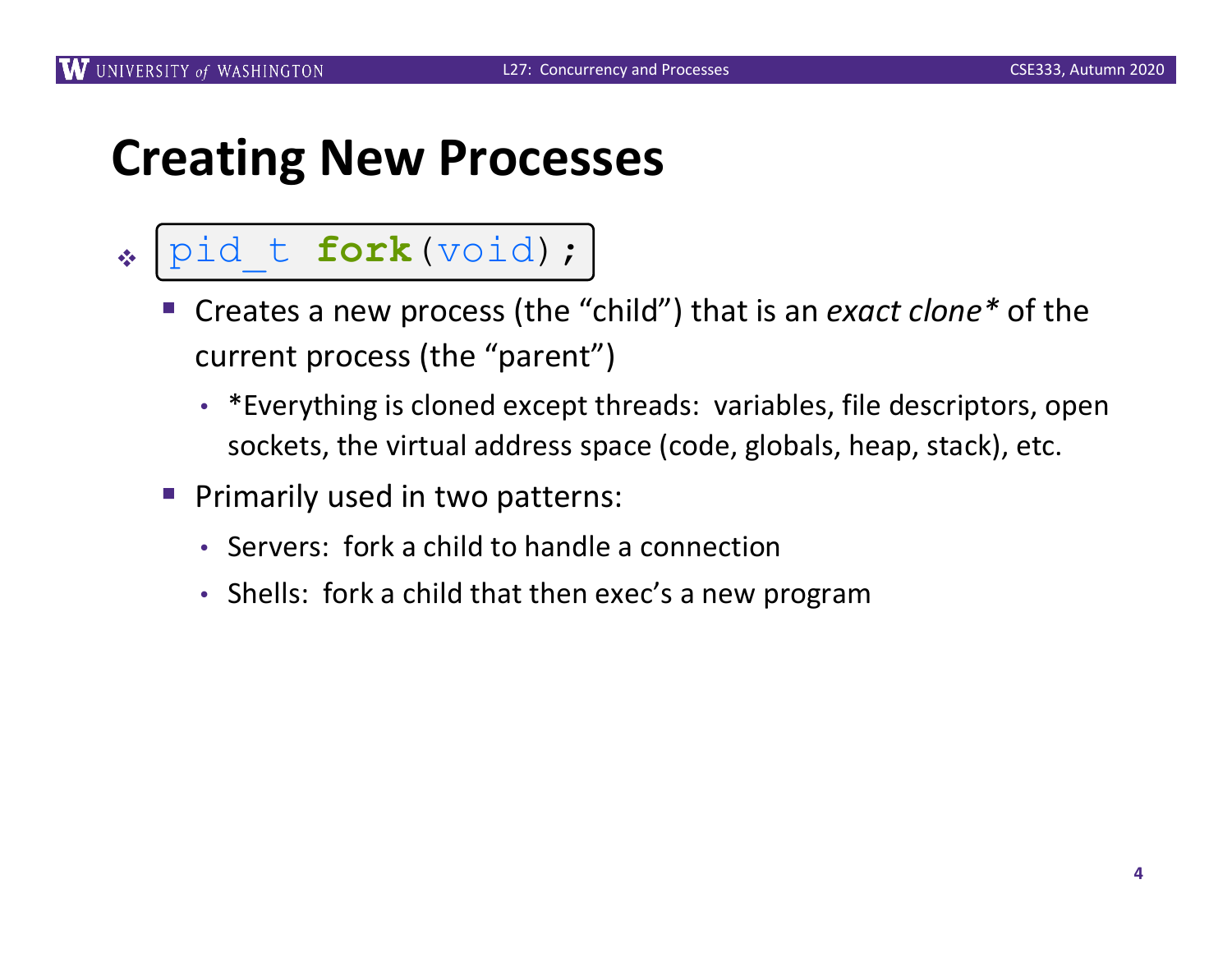#### **fork() and Address Spaces**

- $\triangle$  A process executes within an *address space*
	- Includes segments for different parts of memory
	- Process tracks its current state using the stack pointer (SP) and program counter (PC)

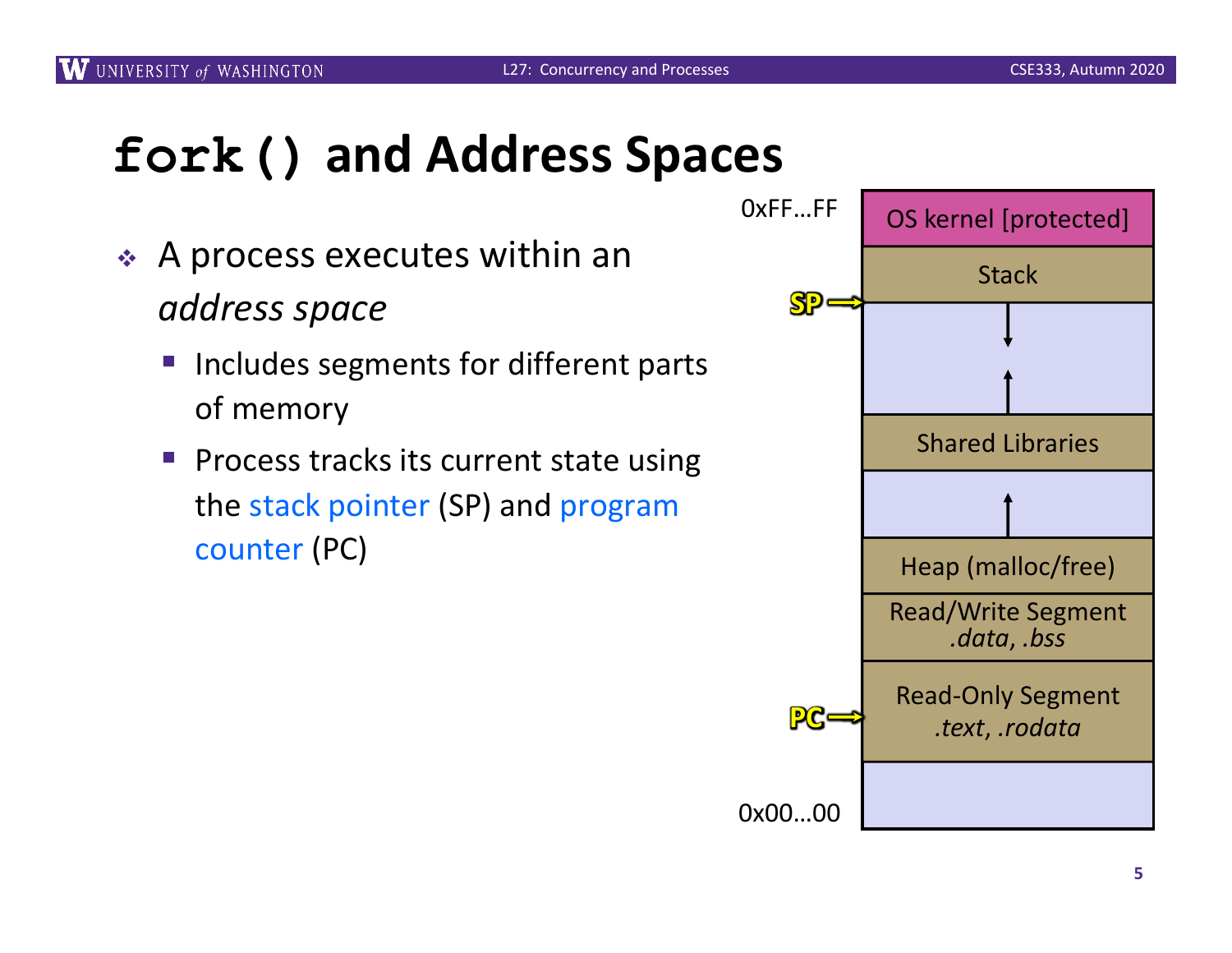#### **fork() and Address Spaces**

- $\div$  Fork cause the OS to clone the address space
	- § The *copies* of the memory segments are (nearly) identical
	- The new process has *copies* of the parent's data, stack-allocated variables, open file descriptors, etc.

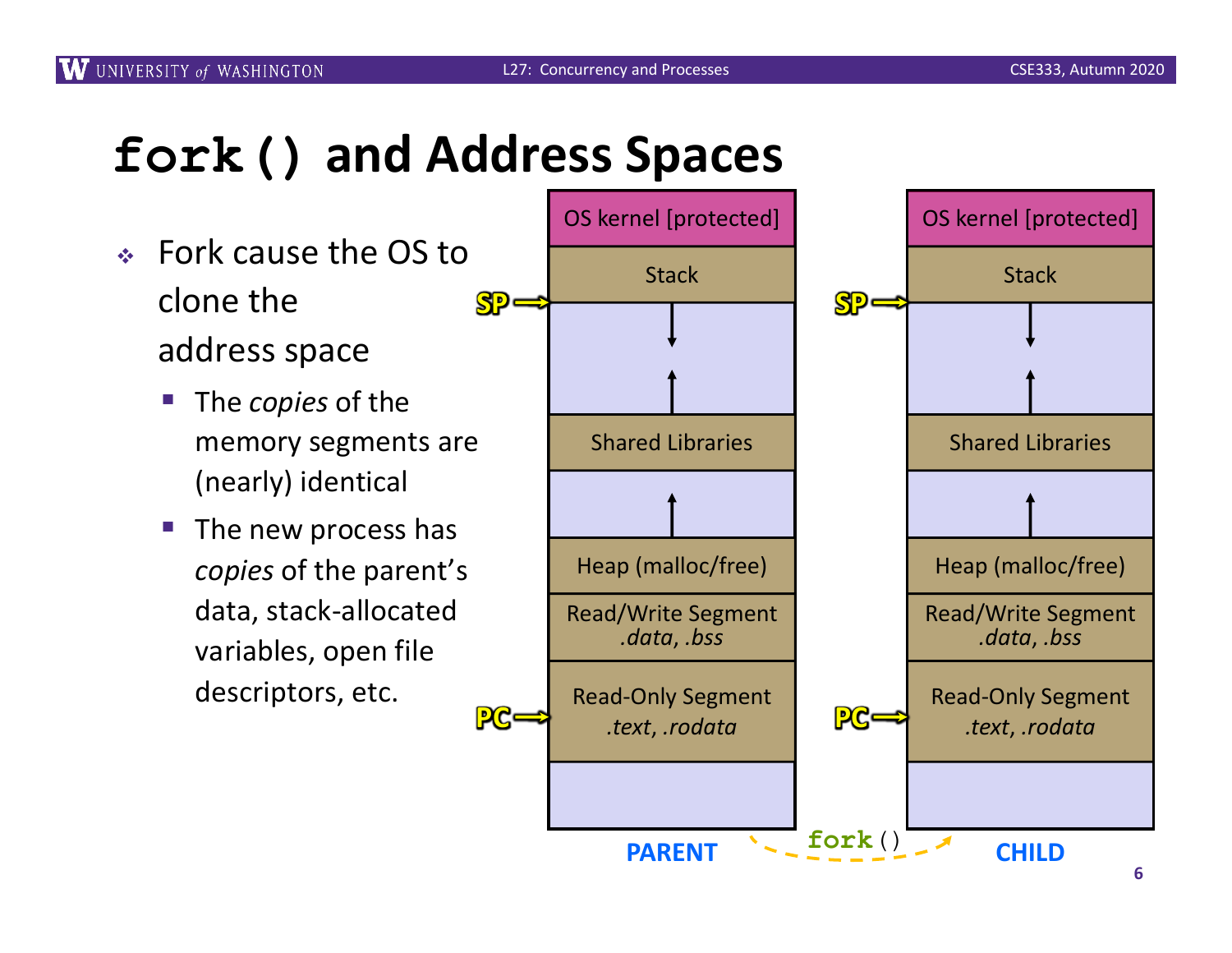# **fork()**

- <sup>v</sup> **fork**() has peculiar semantics
	- The parent invokes **fork**()
	- The OS clones the parent
	- *Both* the parent and the child return from fork
		- Parent receives child's pid
		- Child receives a 0

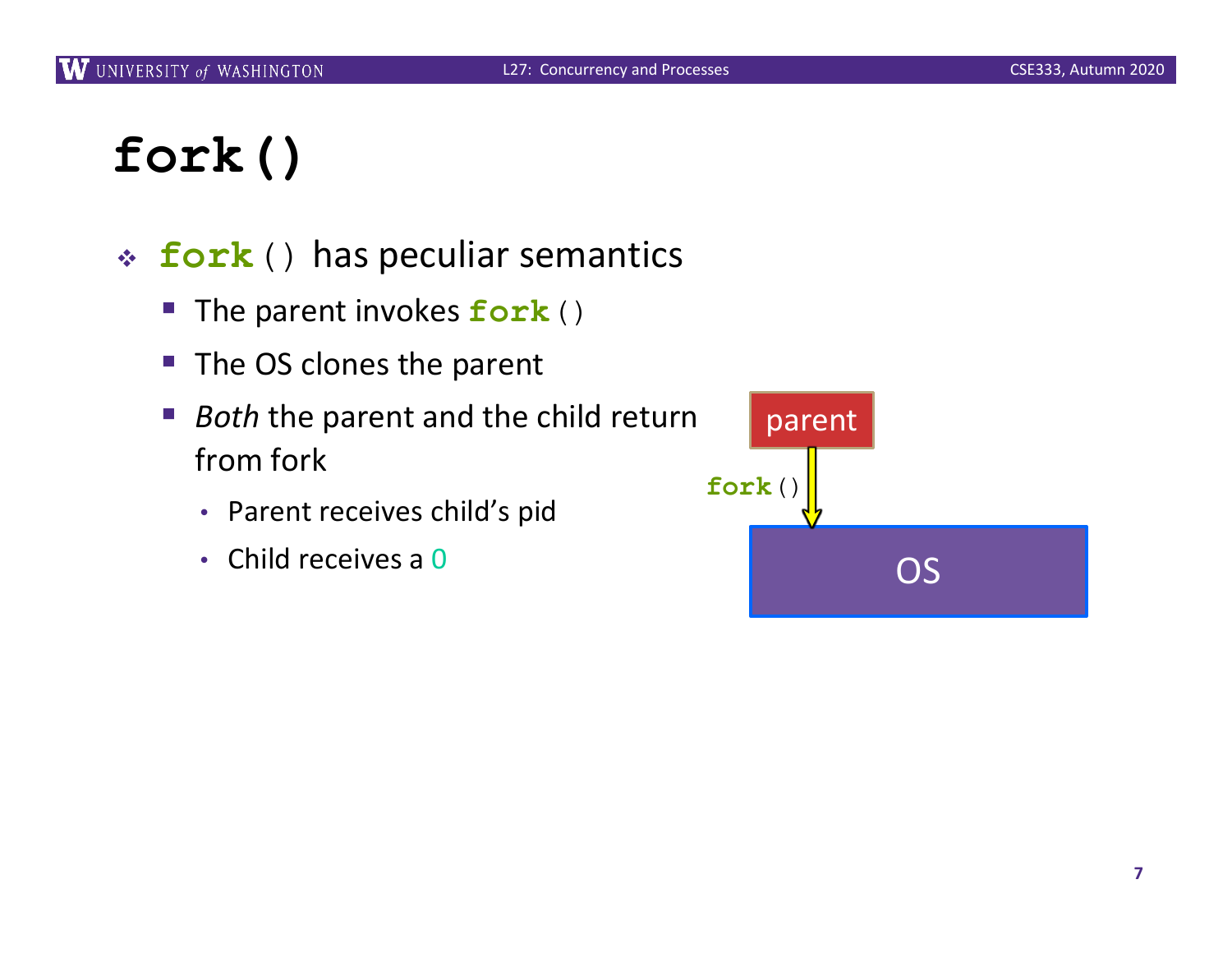# **fork()**

- <sup>v</sup> **fork**() has peculiar semantics
	- The parent invokes **fork**()
	- The OS clones the parent
	- *Both* the parent and the child return from fork
		- Parent receives child's pid
		- Child receives a 0

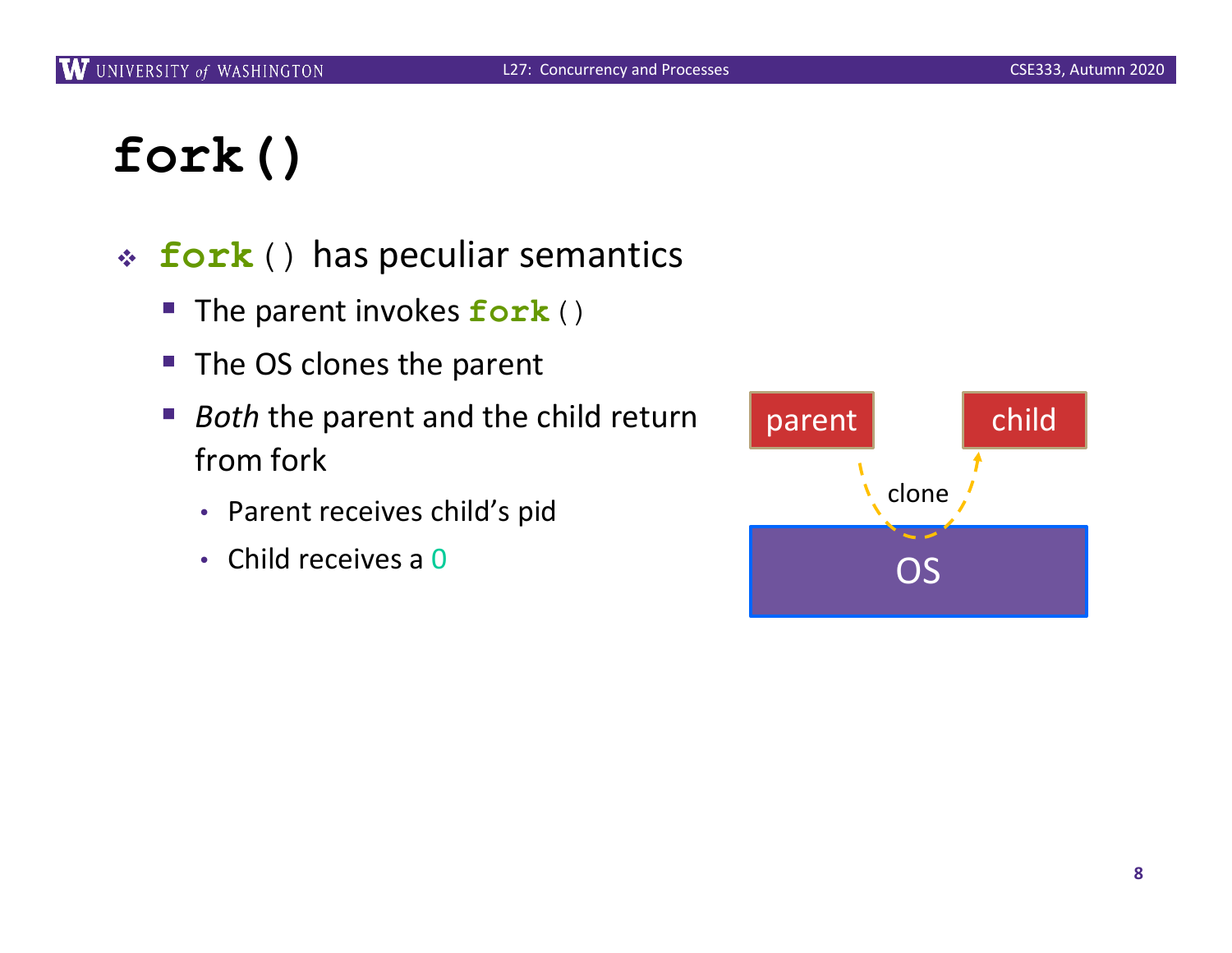## **fork()**

- <sup>v</sup> **fork**() has peculiar semantics
	- The parent invokes **fork**()
	- The OS clones the parent
	- § *Both* the parent and the child return from fork
		- Parent receives child's pid
		- Child receives a 0



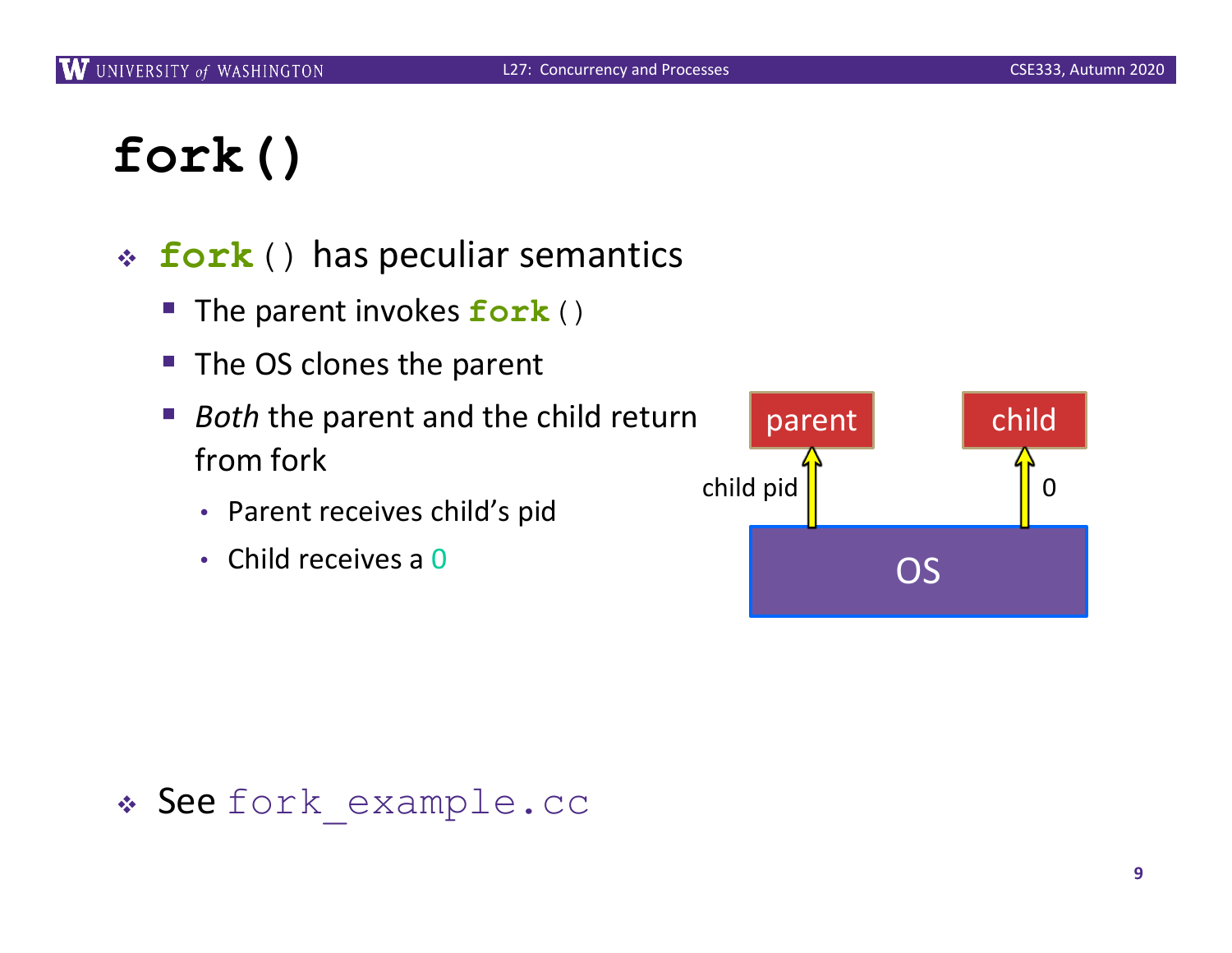## **Concurrent Server with Processes**

- The **parent** process blocks on **accept** (), waiting for a new client to connect
	- When a new connection arrives, the parent calls **fork**() to create a **child** process
	- The child process handles that new connection and **exit**()'s when the connection terminates
- ◆ Remember that children become "zombies" after death
	- § Option A: Parent calls **wait**() to "reap" children
	- Option B: Use a double-fork trick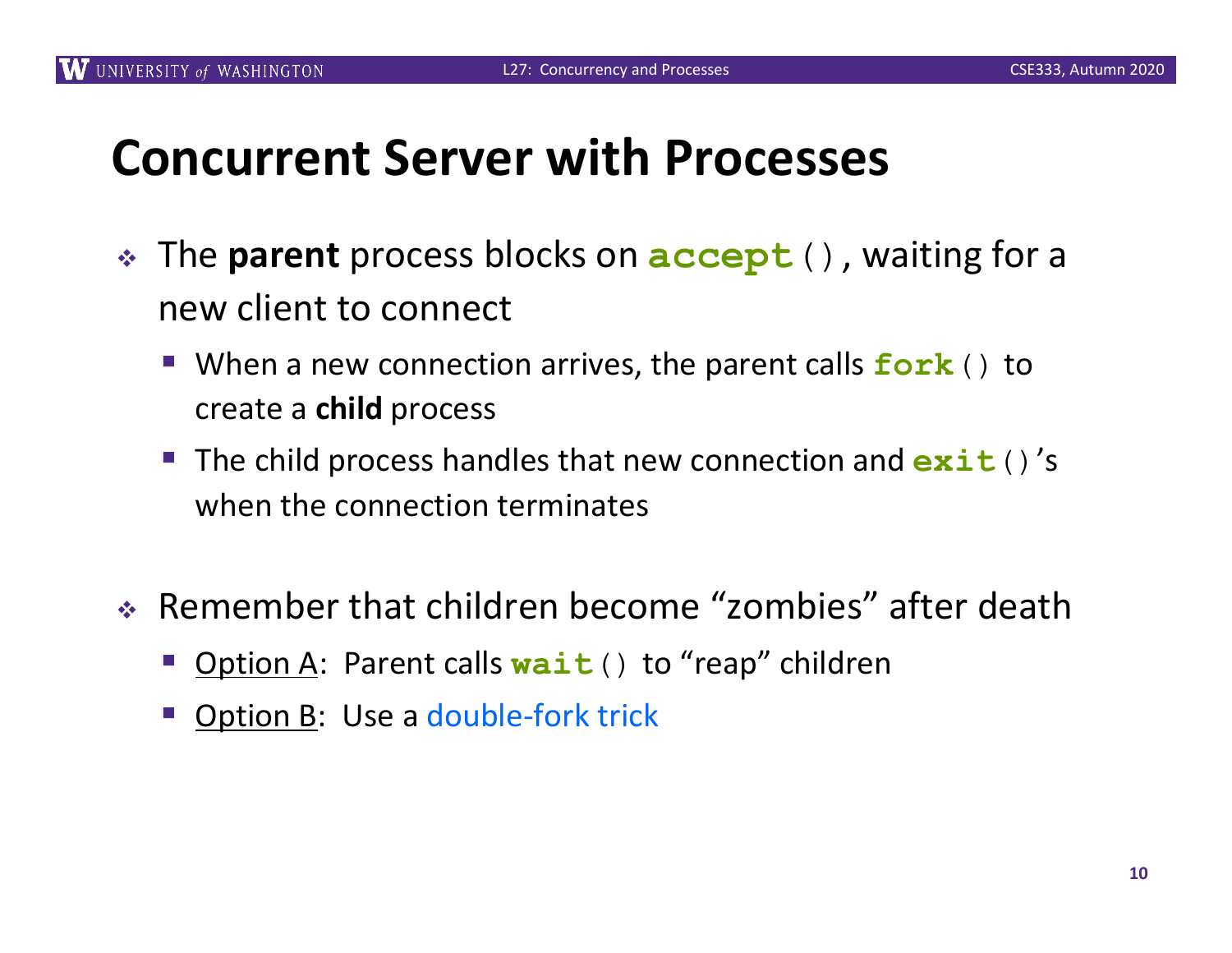server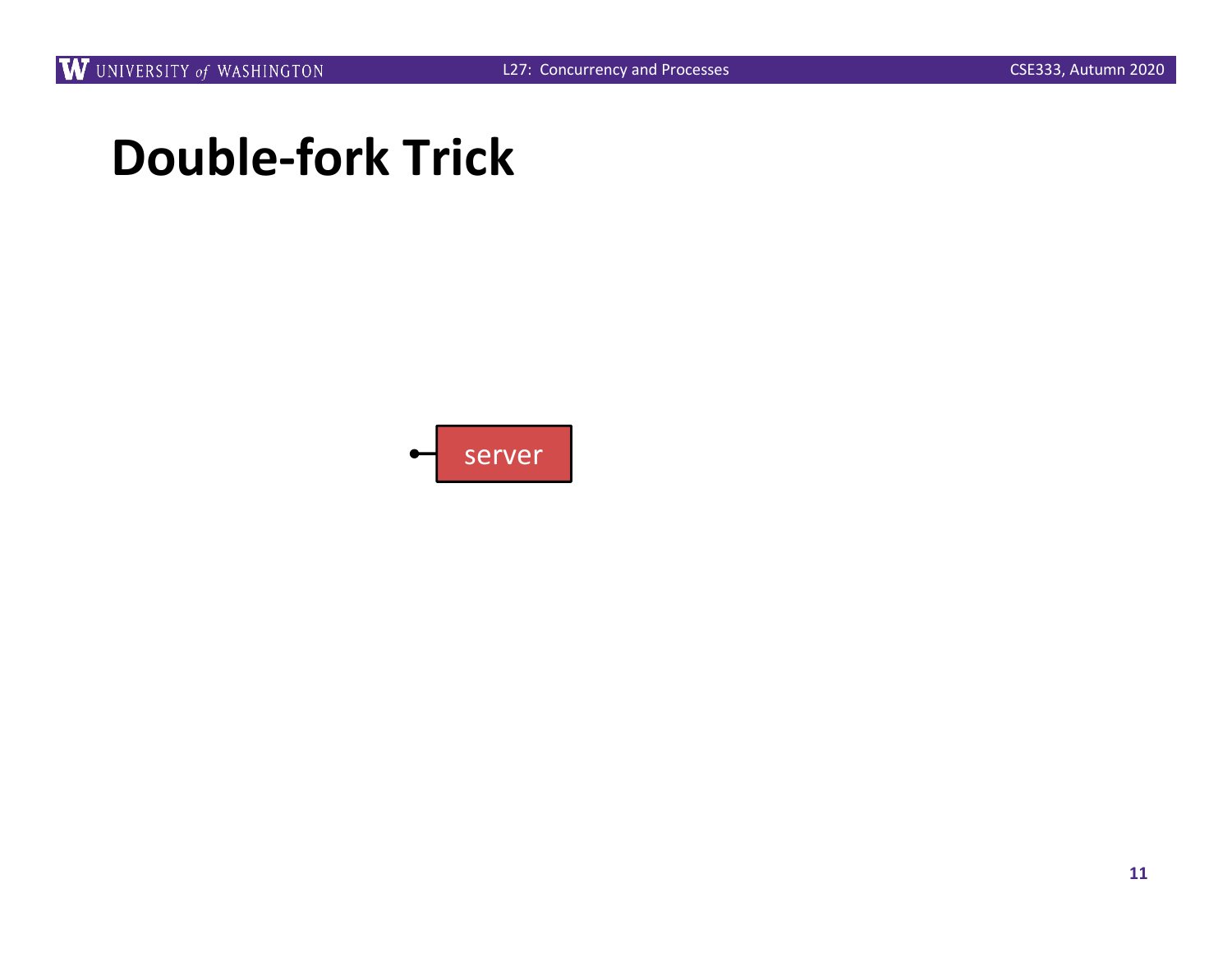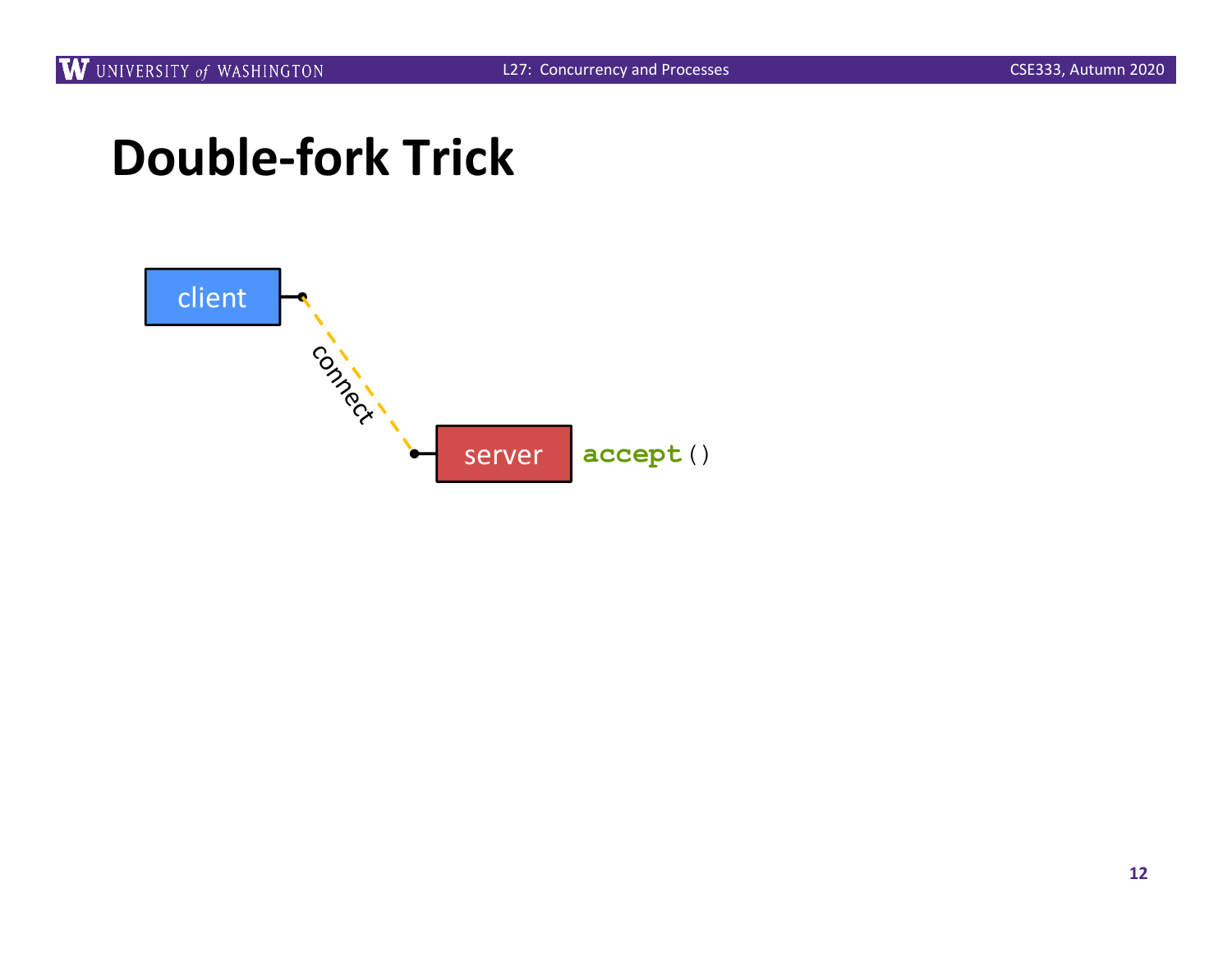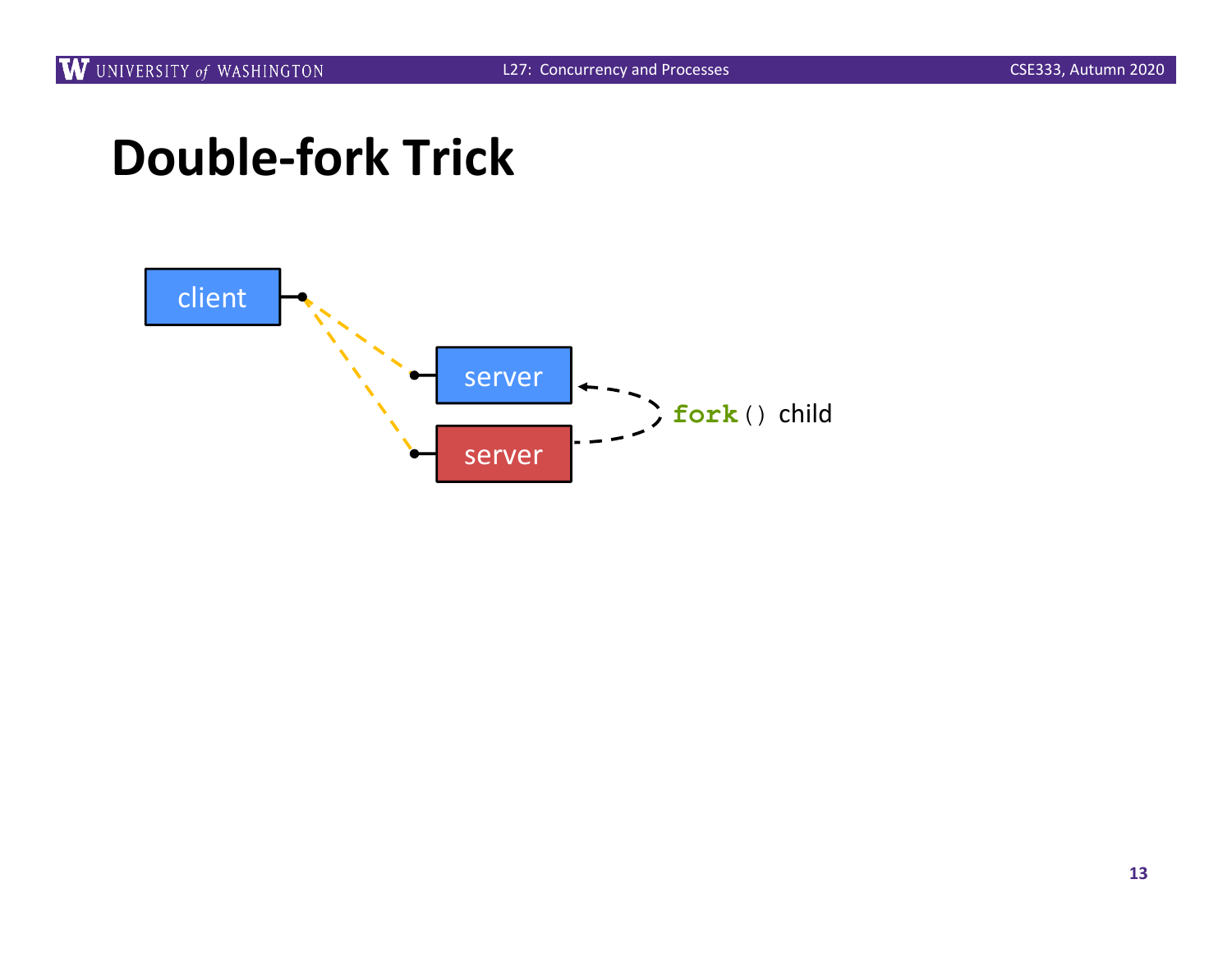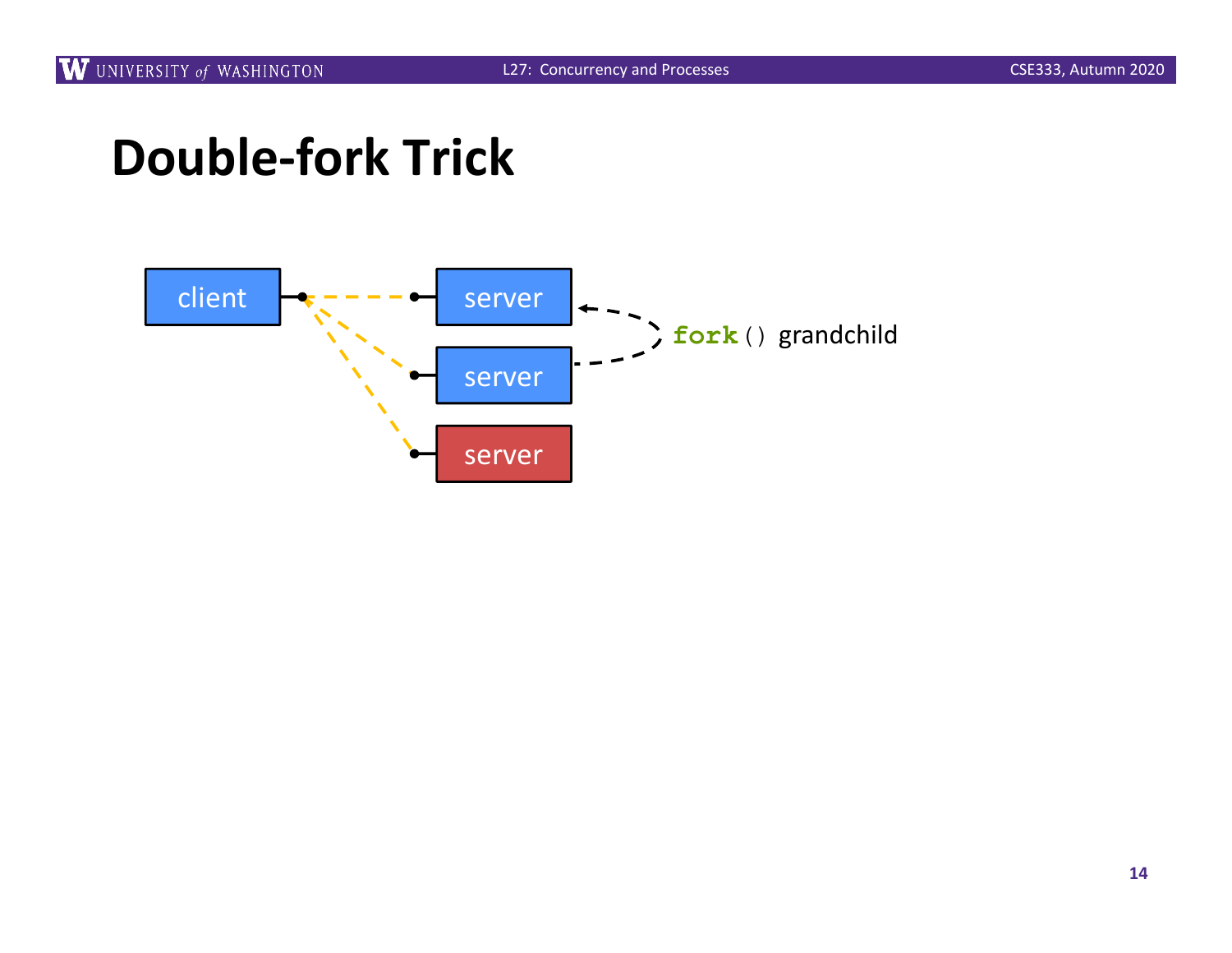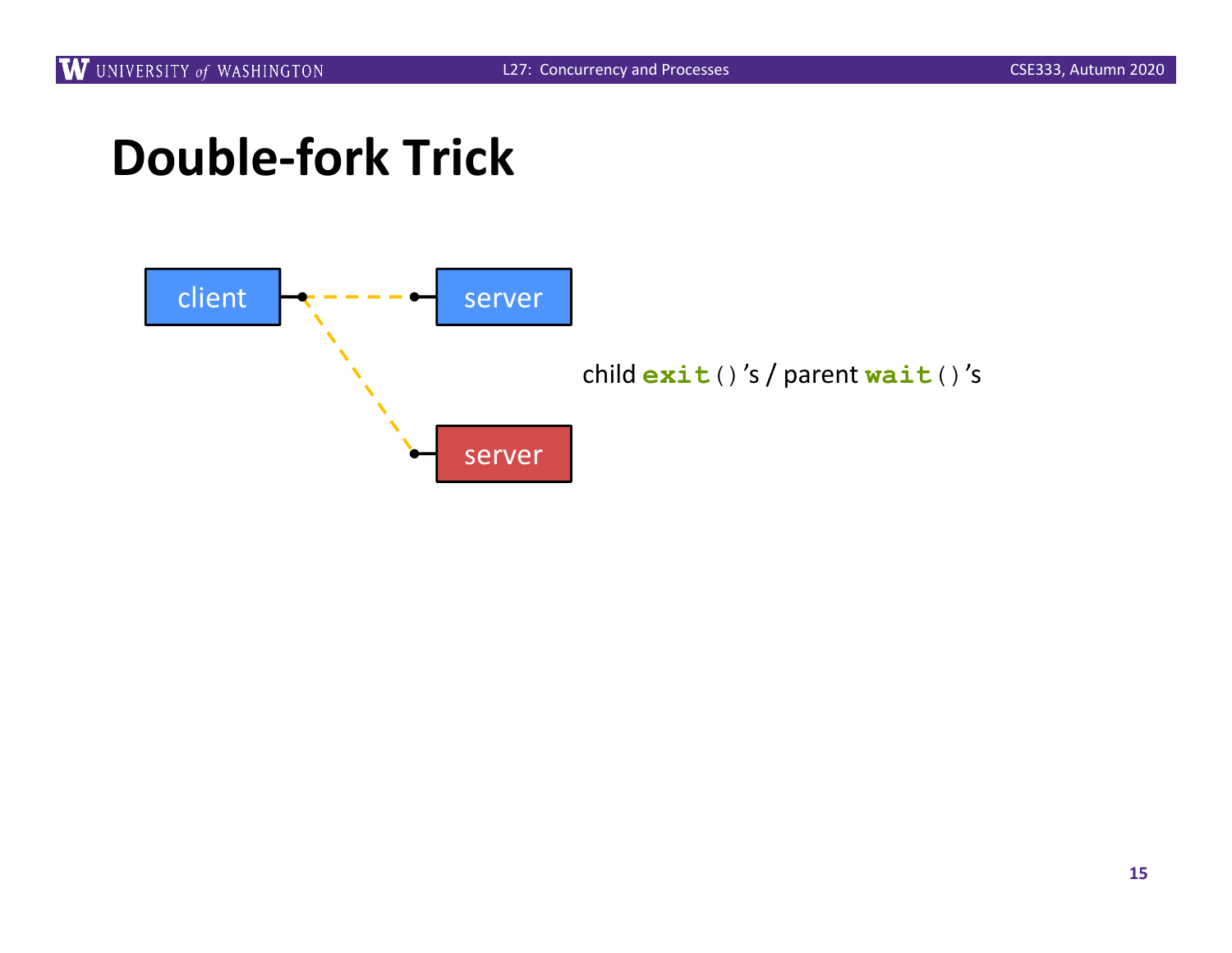

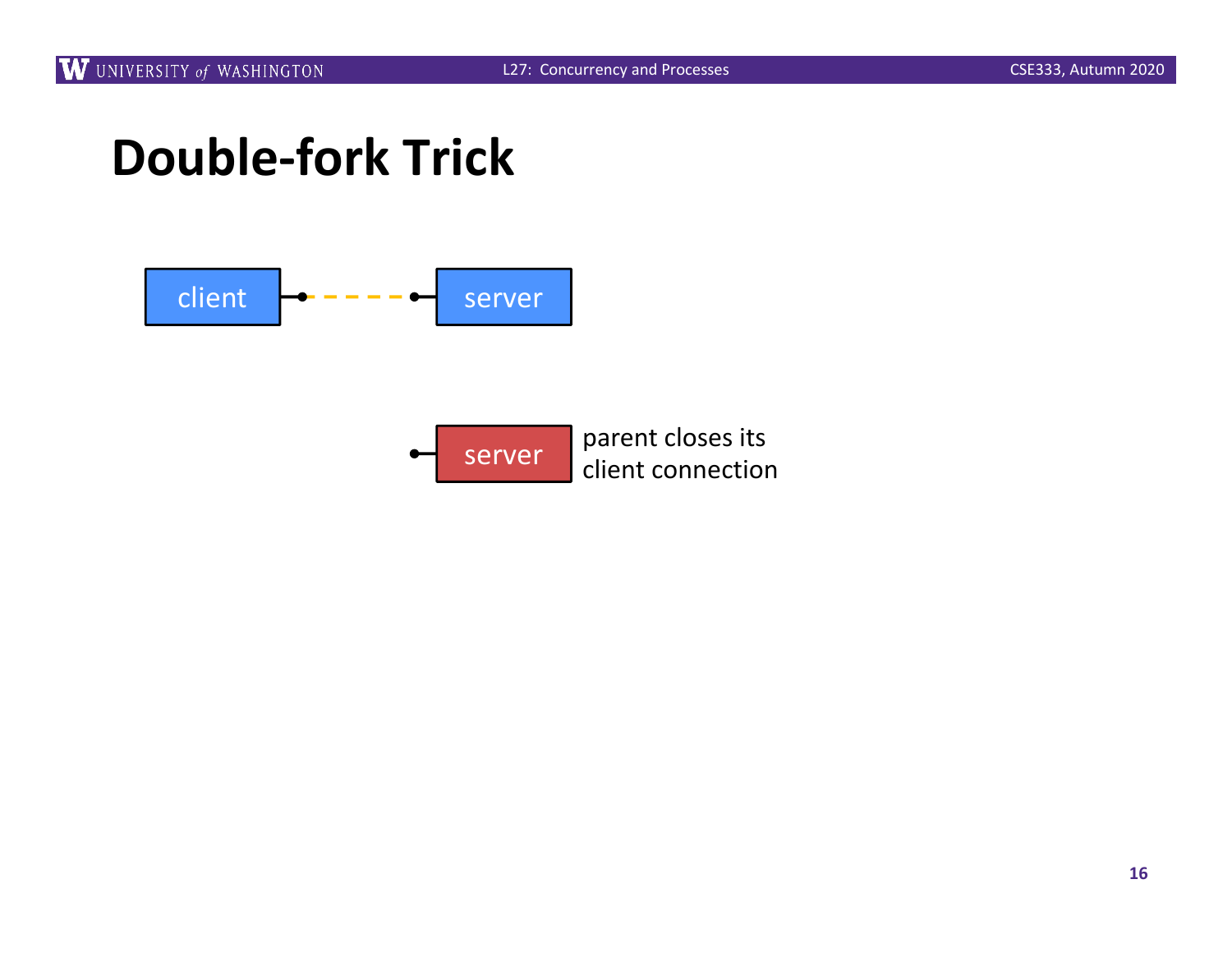

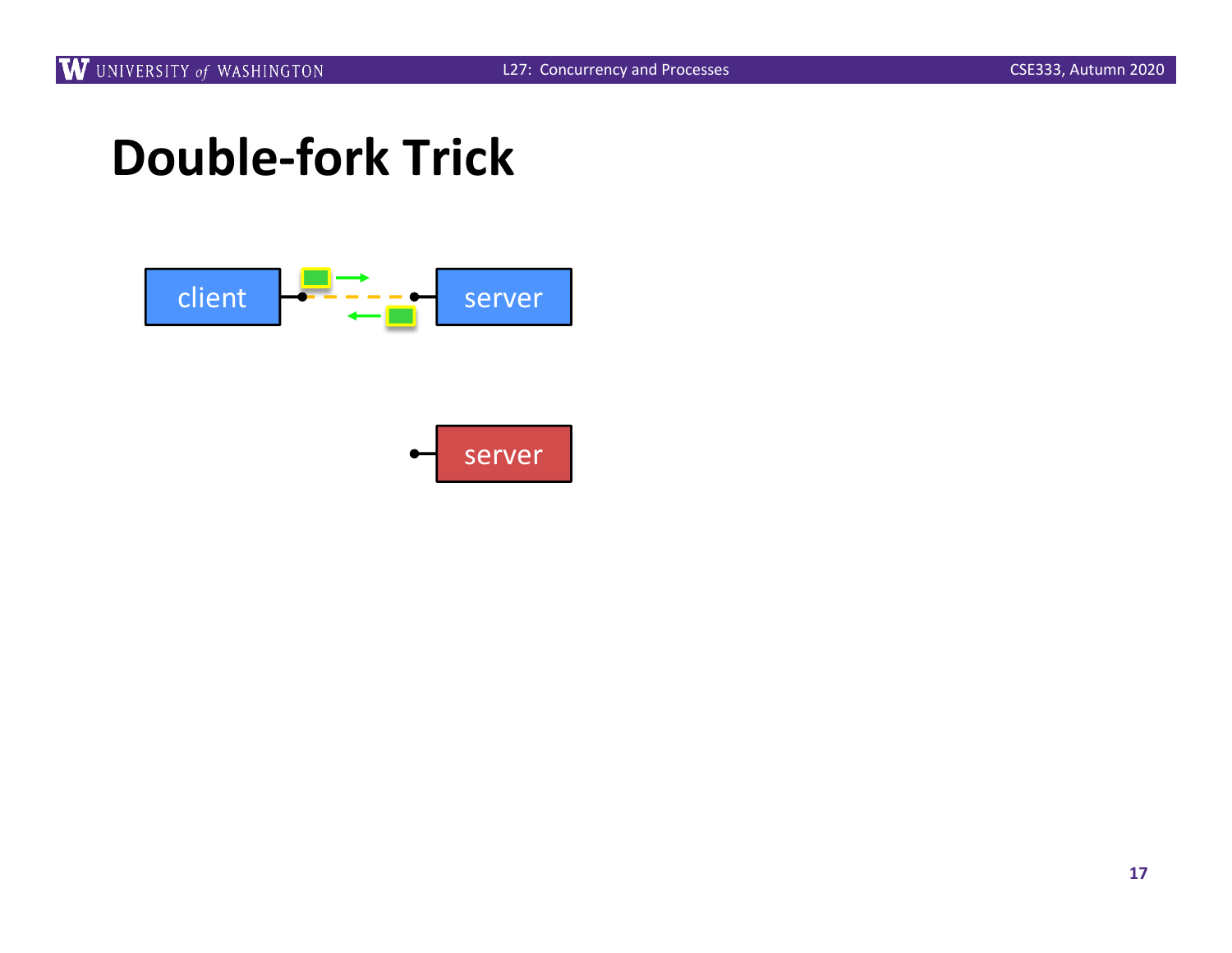

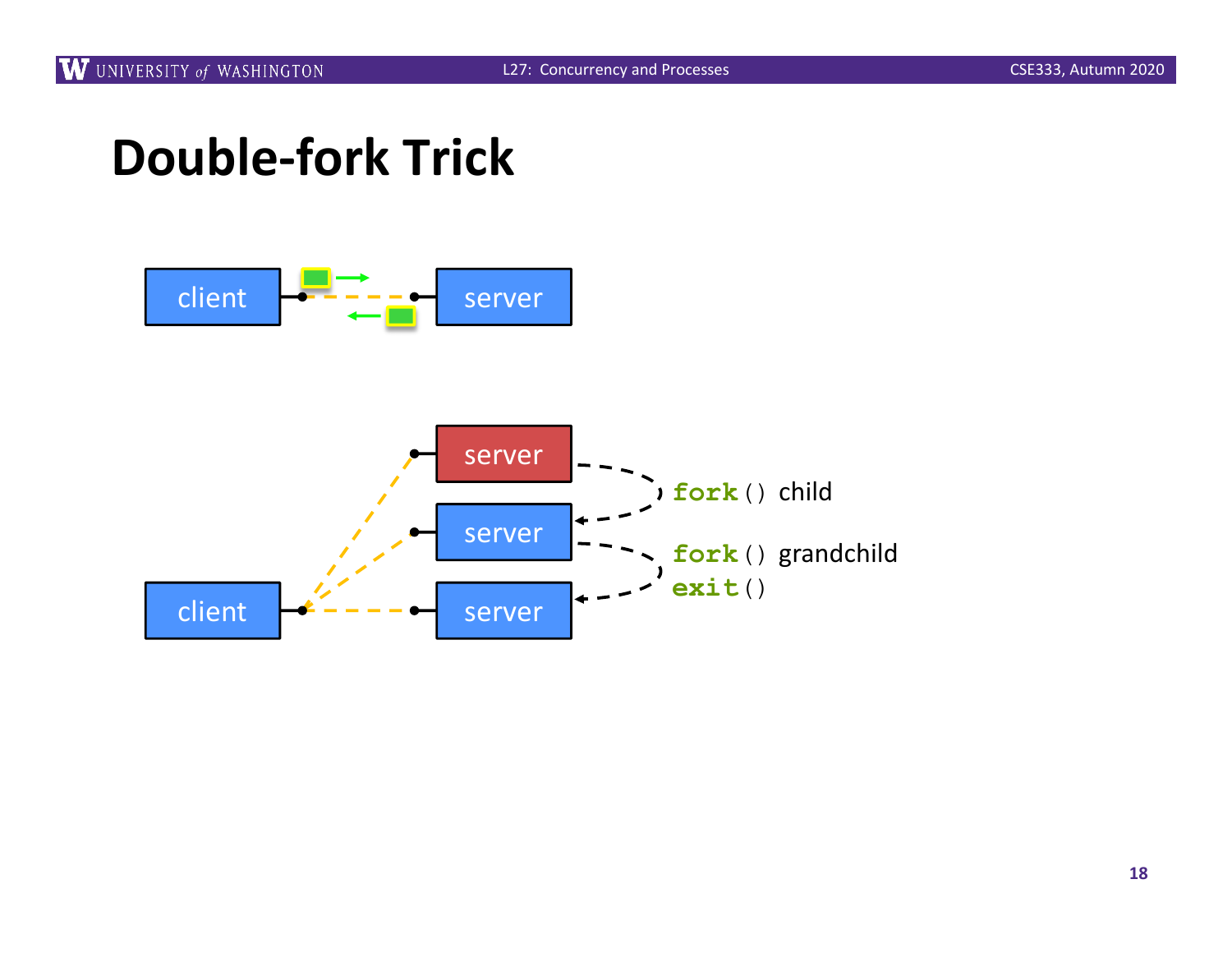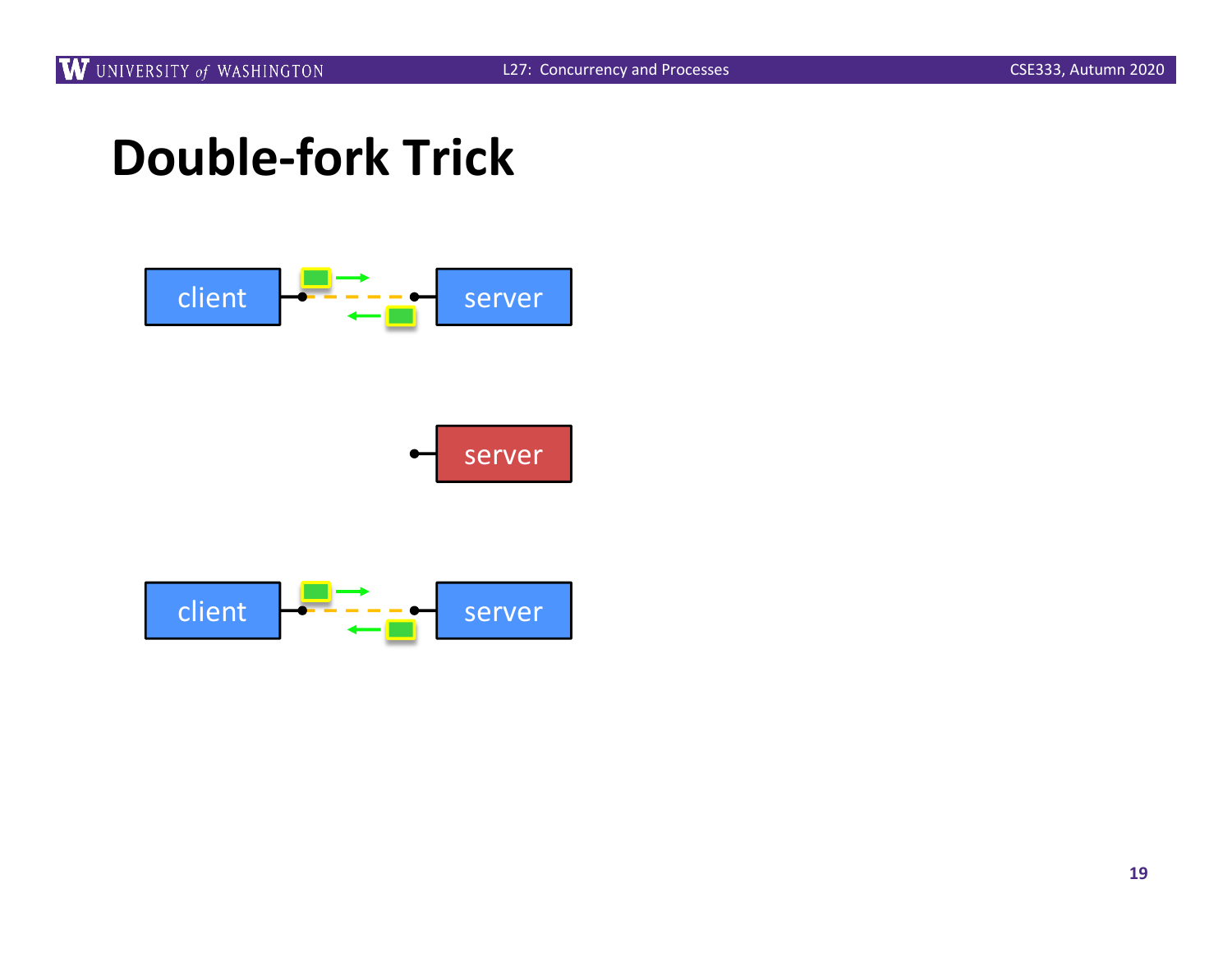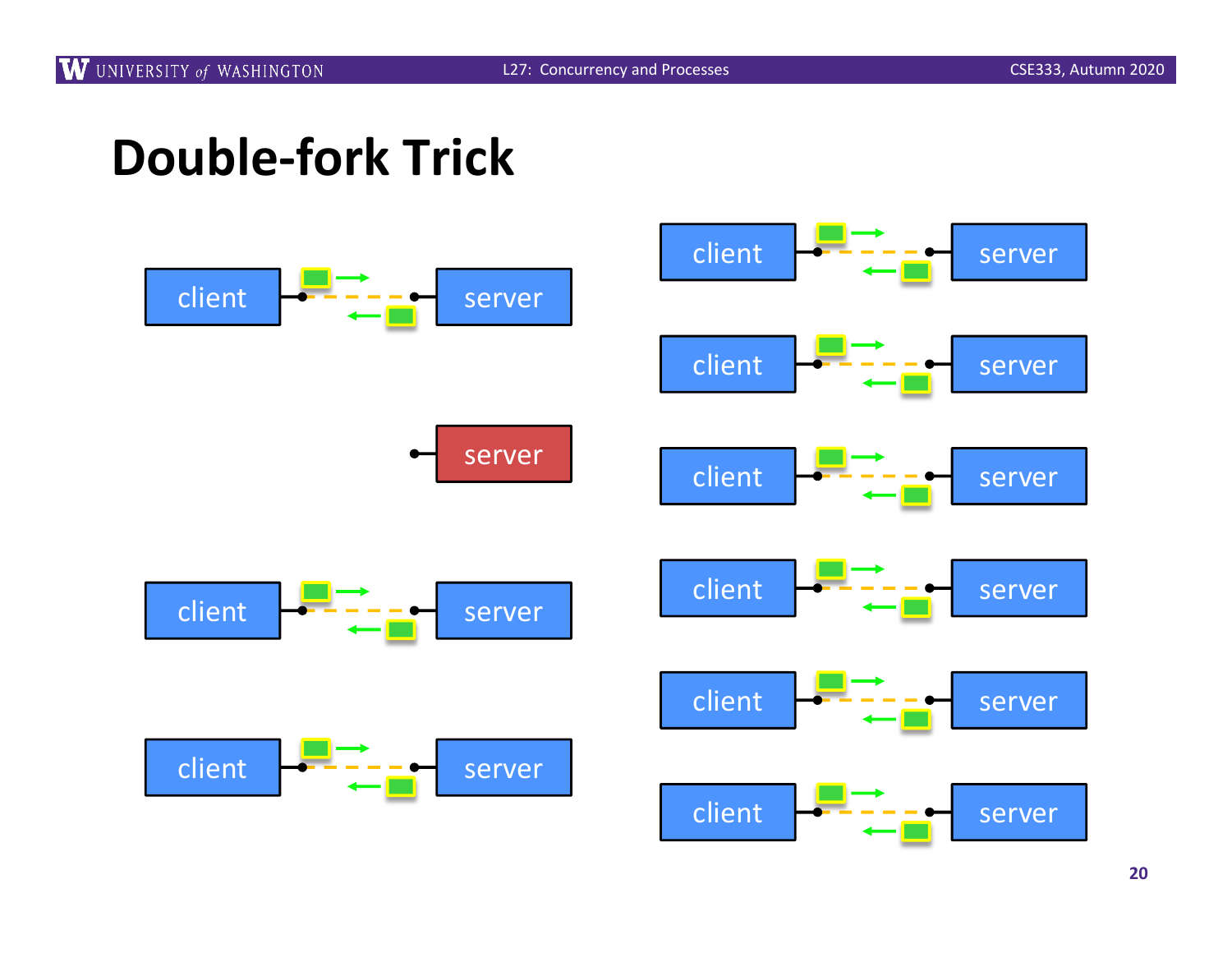#### **Concurrent with Processes**

\* See searchserver processes/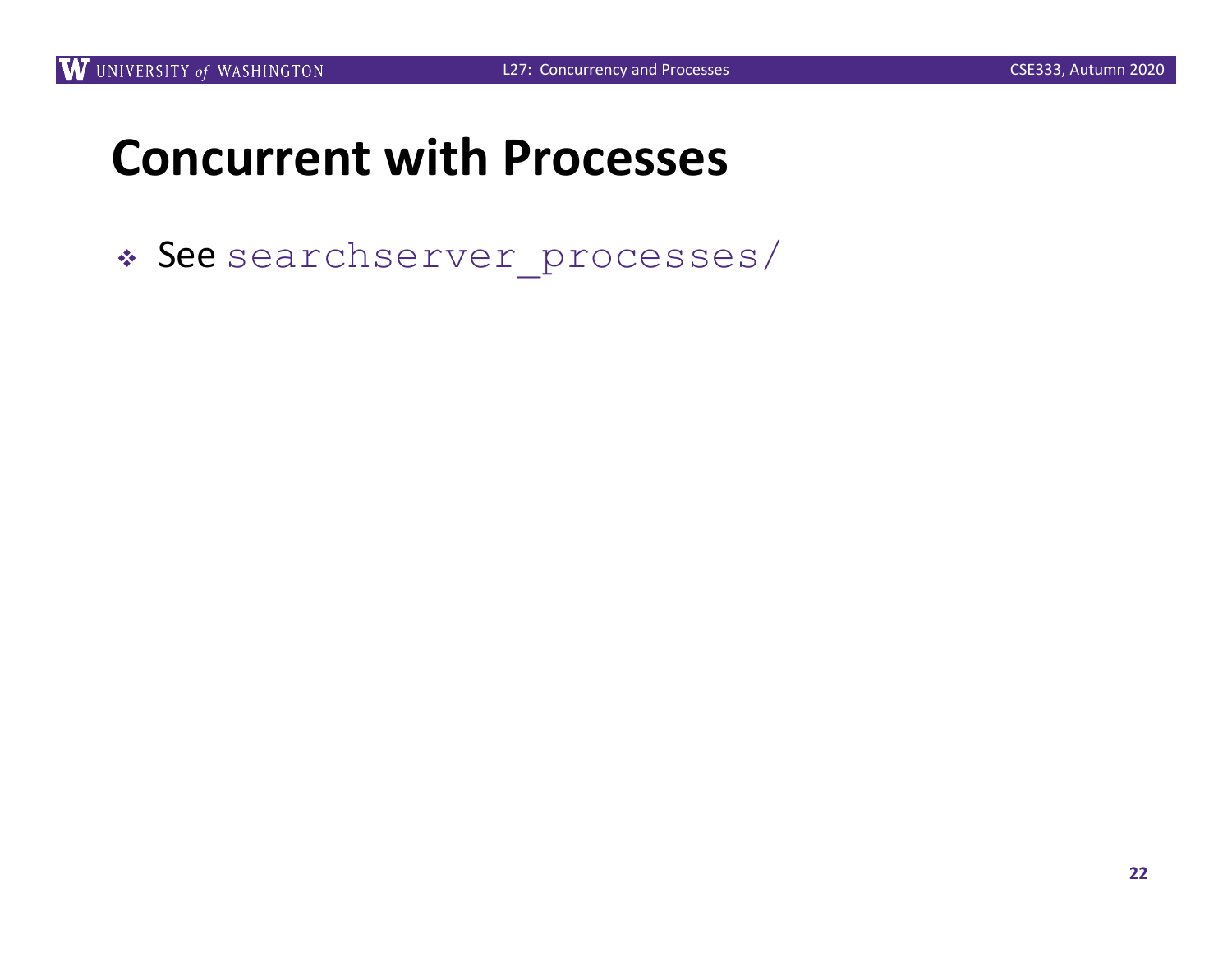#### **Whither Concurrent Processes?**

- <sup>v</sup> Advantages:
	- § Almost as simple to code as sequential
		- In fact, most of the code is identical!
	- § Concurrent execution leads to better CPU, network utilization
- <sup>v</sup> Disadvantages:
	- Processes are heavyweight
		- Relatively slow to fork
		- Context switching latency is high
	- § Communication between processes is complicated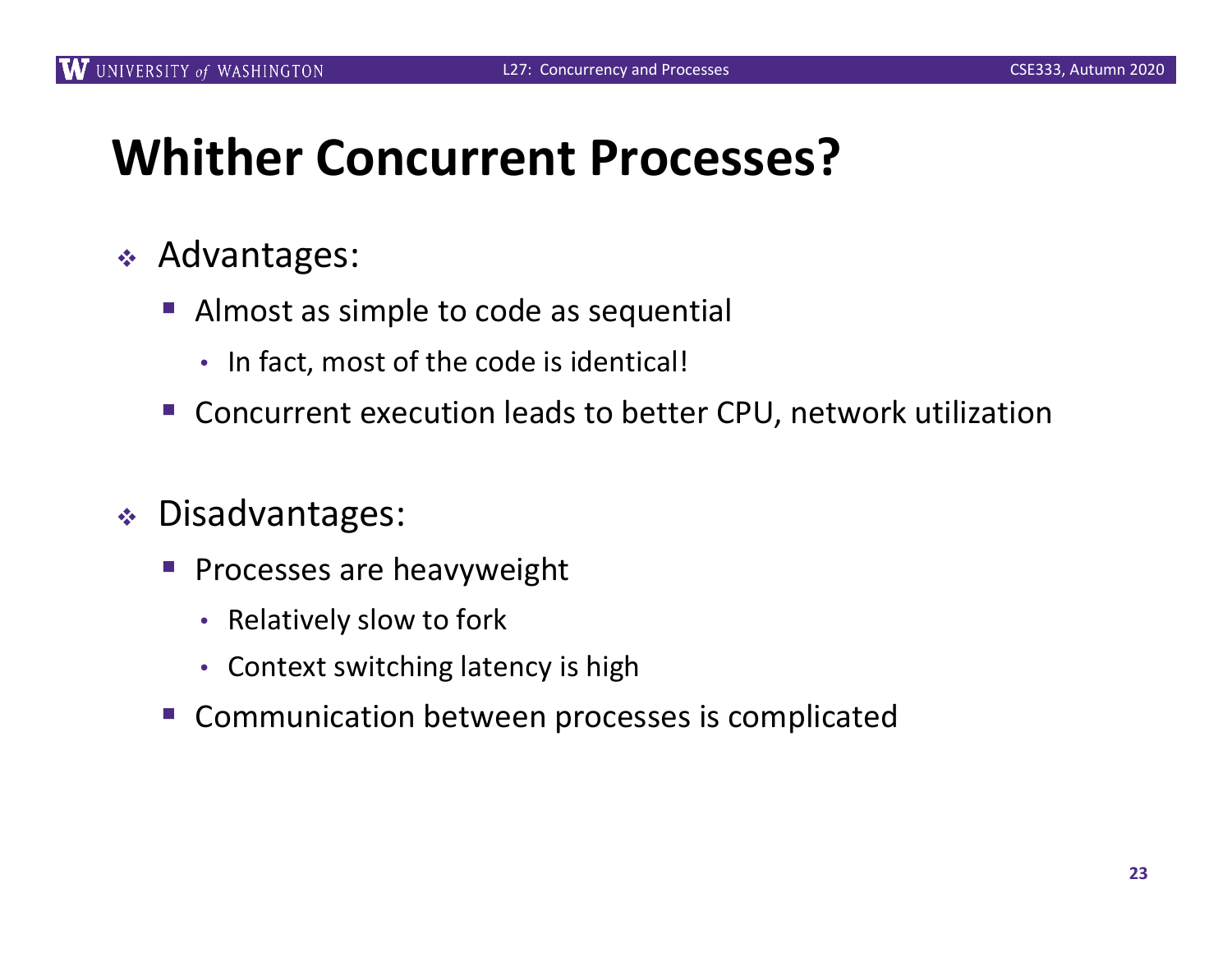## **How Fast is fork()?**

- \* See forklatency.cc
- <sup>v</sup> ~ **0.25 ms** per fork\*
	- ∴ maximum of  $(1000/0.25) = 4,000$  connections/sec/core
	- ~350 million connections/day/core
		- This is fine for most servers
		- Too slow for super-high-traffic front-line web services
			- $-$  Facebook served  $\sim$  750 billion page views per day in 2013! Would need 3-6k cores just to handle **fork**(), *i.e.* without doing any work for each connection
- <sup>v</sup> \*Past measurements are not indicative of future performance depends on hardware, OS, software versions, …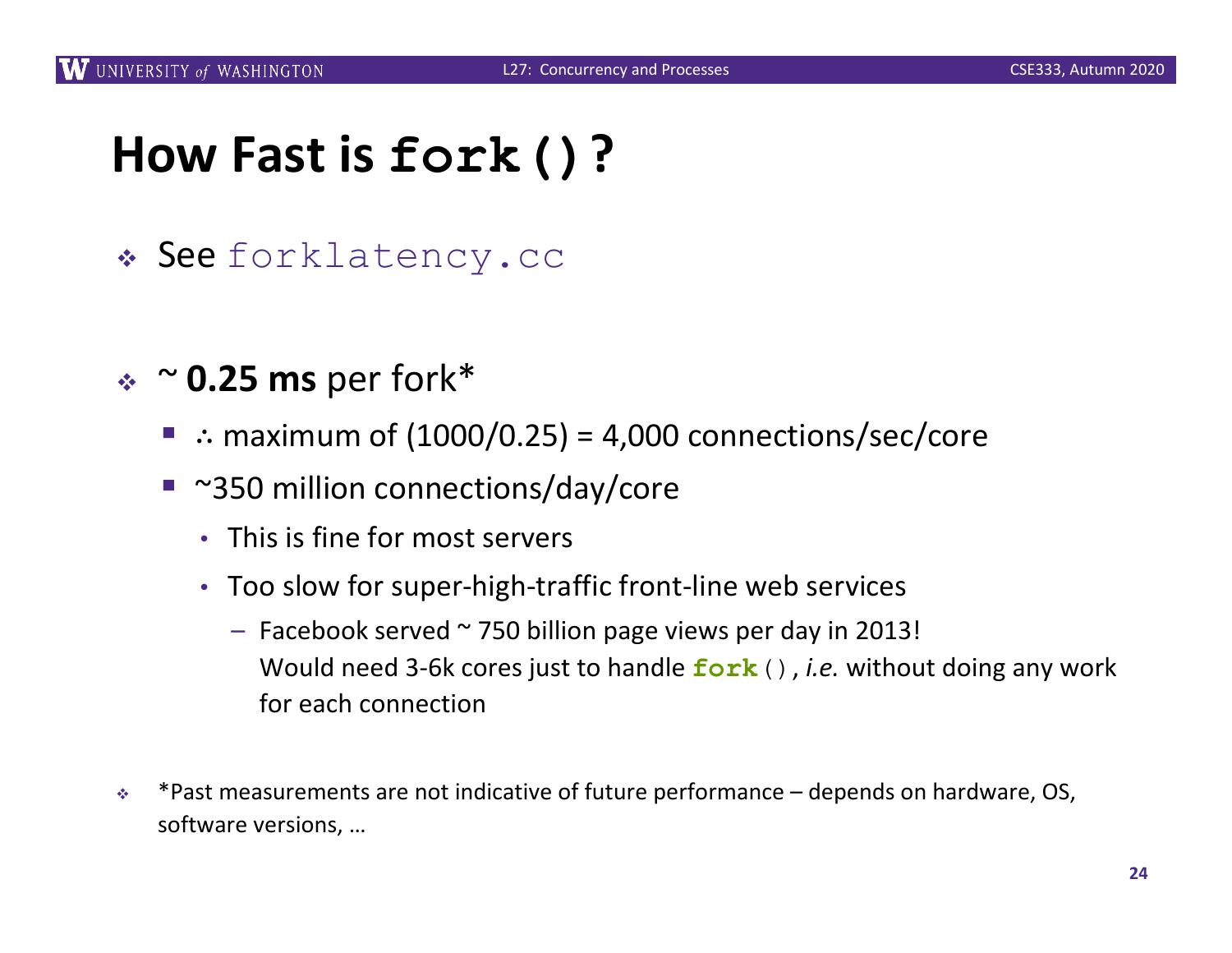## **How Fast is pthread\_create()?**

- \* See threadlatency.cc
- <sup>v</sup> ~**0.036 ms** per thread creation\*
	- $\blacksquare \sim 10x$  faster than  $\text{fork}(\cdot)$
	- $\therefore$  maximum of (1000/0.036) = 28,000 connections/sec
	- $\sim$  2.4 billion connections/day/core
- $\triangleq$  Much faster, but writing safe multithreaded code can be serious voodoo
- <sup>v</sup> \*Past measurements are not indicative of future performance depends on hardware, OS, software versions, …, but will typically be an order of magnitude faster than fork()